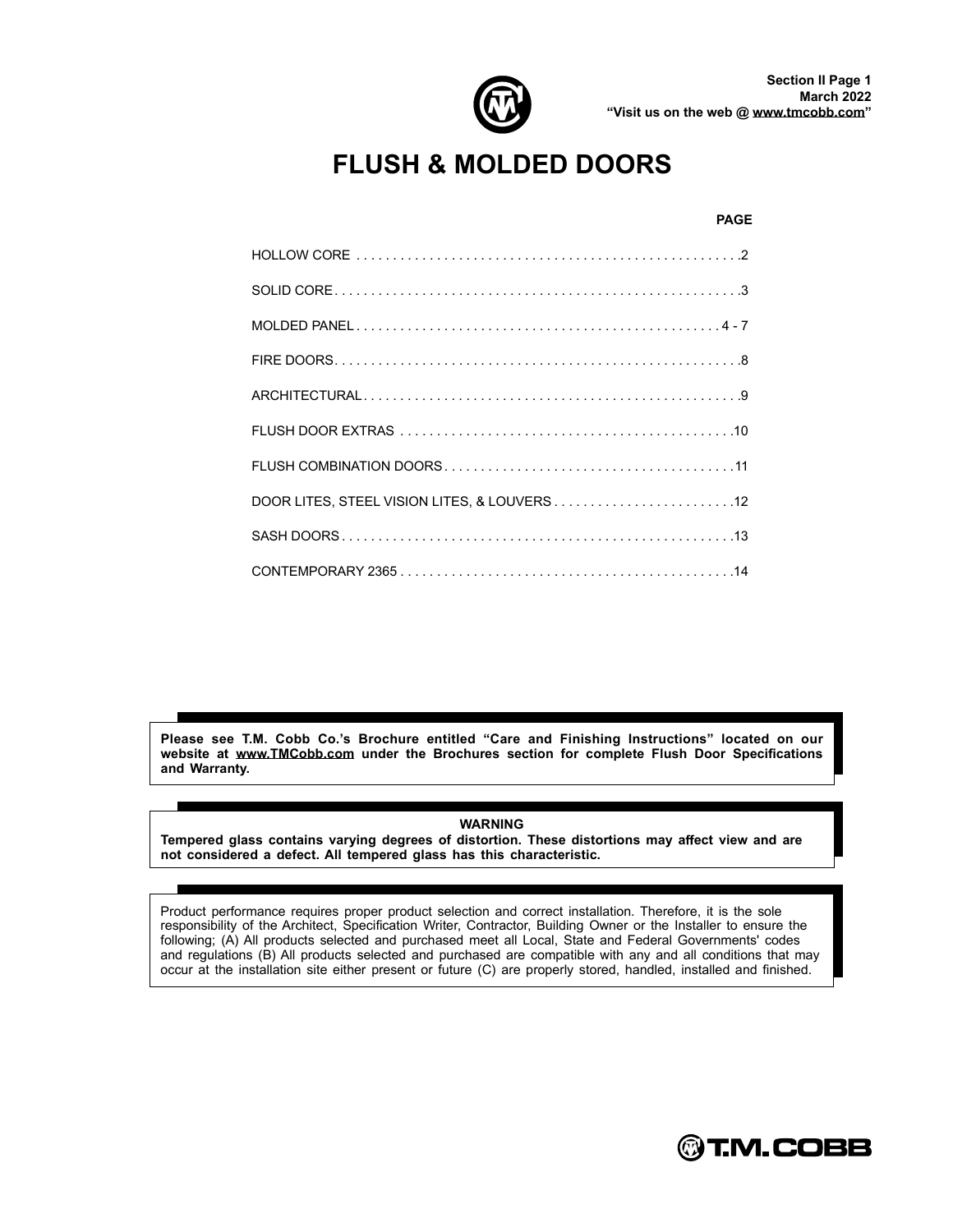

# **HOLLOW CORE FLUSH DOORS Hollow Core Doors are recommended for Interior installation only.**

|                                                                                     | <b>Primed</b> | <b>Embossed</b>   |            |              |                |
|-------------------------------------------------------------------------------------|---------------|-------------------|------------|--------------|----------------|
| <b>Size</b>                                                                         | Hardboard     | <b>Prime Coat</b> | Lauan      | <b>Birch</b> | <b>Red Oak</b> |
| $1/0 \times 6/8 \times 1-3/8$                                                       | $$97.65$ N    |                   |            | $$141.95$ N  |                |
| $1/2 \times 6/8 \times 1-3/8$                                                       | $$92.10$ N    |                   |            | $$141.95$ N  |                |
| $1/3 \times 6/8 \times 1-3/8$                                                       | \$92.10       |                   |            | $$141.95$ N  |                |
| $1/4 \times 6/8 \times 1-3/8$                                                       | \$92.10       |                   |            | $$141.95$ N  |                |
| $1/6 \times 6/8 \times 1-3/8$                                                       | \$92.10       | \$99.10<br>N      | \$126.00N  | \$141.95     | \$170.30 N     |
| $1/8 \times 6/8 \times 1-3/8$                                                       | \$92.10       |                   | \$126.00N  | \$145.55     | \$170.30 N     |
| $1/10 \times 6/8 \times 1-3/8$                                                      | \$95.05       |                   | \$126.00N  | $$145.55$ N  | \$170.30 N     |
| $2/0 \times 6/8 \times 1 - 3/8$                                                     | \$95.90       | \$99.10<br>N      | \$126.00   | \$145.55     | \$170.30 N     |
| $2/2 \times 6/8 \times 1 - 3/8$                                                     | \$102.95      | \$113.65<br>N     | \$129.55N  | \$156.20     | \$180.90 N     |
| 2/4 x 6/8 x 1-3/8                                                                   | \$102.95      | \$113.65<br>N     | \$129.55   | \$156.20     | \$180.90 N     |
| 2/6 x 6/8 x 1-3/8                                                                   | \$104.75      | \$115.50<br>N     | \$133.10   | \$159.75     | \$186.30 N     |
| $2/8 \times 6/8 \times 1 - \frac{3}{8}$                                             | \$110.15      | $$121.65$ N       | \$141.95   | \$170.30     | \$198.70 N     |
| $2/10 \times 6/8 \times 1-3/8$                                                      | \$113.65      | $$123.65$ N       | \$149.10N  | \$177.40     | \$209.30 N     |
| $3/0 \times 6/8 \times 1 - 3/8$                                                     | \$113.65      | $$123.65$ N       | \$149.10   | \$177.40     | \$209.30 N     |
| $3/6 \times 6/8 \times 1-3/8$                                                       | \$159.75      |                   | \$230.55N  | \$344.00     |                |
| 4/0 x 6/8 x 1-3/8                                                                   | \$195.10      |                   | \$248.30 N | \$368.90     | \$378.60 N     |
| 2/6 x 6/8 x 1-3/4                                                                   | \$131.35      |                   |            | \$180.90     |                |
| $2/8 \times 6/8 \times 1 - 3/4$                                                     | \$134.80      |                   |            | \$184.60     | N              |
| $3/0 \times 6/8 \times 1 - 3/4$                                                     | \$140.50      |                   |            | \$189.75     | \$218.30 N     |
| $3/6 \times 6/8 \times 1 - 3/4$                                                     | \$239.40 S    |                   |            | \$358.30     | N              |
| $4/0 \times 6/8 \times 1 - 3/4$                                                     |               |                   |            | \$386.55 N   |                |
| Shaded Items also stocked with fiber stile and rail, beveled & sized. Deduct \$4.30 |               |                   |            |              |                |
|                                                                                     |               |                   |            |              |                |
| 2/6 x 7/0 x 1-3/8                                                                   | \$127.80S     |                   |            |              |                |
| 2/8 x 7/0 x 1-3/8                                                                   | $$131.35$ S   |                   |            |              |                |
| 3/0 x 7/0 x 1-3/8                                                                   | \$136.65 S    |                   |            | \$202.20 S   |                |
| 3/0 x 7/0 x 1-3/4                                                                   | \$166.75      |                   |            | \$205.75     | \$262.55 N     |
| $3/6 \times 7/0 \times 1-3/4$                                                       | $$299.65$ S   |                   |            |              |                |
| 4/0 x 7/0 x 1-3/4                                                                   | \$317.40 S    |                   |            | \$461.00 S   |                |
|                                                                                     |               |                   |            |              |                |
| $1/6 \times 8/0 \times 1-3/8$                                                       | \$127.80 S    |                   |            |              |                |
| 2/0 x 8/0 x 1-3/8                                                                   | $$127.80$ S   |                   |            |              |                |
| $2/4 \times 8/0 \times 1-3/8$                                                       | \$136.65 S    |                   |            |              |                |
| $2/6 \times 8/0 \times 1-3/8$                                                       | \$157.85 S    |                   |            |              |                |
| 2/8 x 8/0 x 1-3/8                                                                   | \$166.75 S    |                   |            |              |                |
| $3/0 \times 8/0 \times 1-3/8$                                                       | \$214.75      |                   |            | \$292.65     | \$315.65 N     |
| $3/6 \times 8/0 \times 1-3/8$                                                       | \$241.20 S    |                   |            | $$450.40$ S  |                |
| 4/0 x 8/0 x 1-3/8                                                                   | \$318.45      |                   |            | \$480.50 N   |                |
| 2/6 x 8/0 x 1-3/4                                                                   | \$232.40 S    |                   |            |              |                |
| 2/8 x 8/0 x 1-3/4                                                                   | \$235.75 S    |                   |            |              |                |
| $3/0 \times 8/0 \times 1 - 3/4$                                                     | \$255.45      |                   |            | \$379.45     |                |
| $3/6 \times 8/0 \times 1-3/4$                                                       | \$312.20      |                   |            |              |                |
| 4/0 x 8/0 x 1-3/4                                                                   | \$336.90      |                   |            | $$528.35$ N  |                |

**Care and Finishing Instructions can be found online under the "Wood Resources" link at <https://www.tmcobb.com/resources/> brochures/**

©T.M.COBB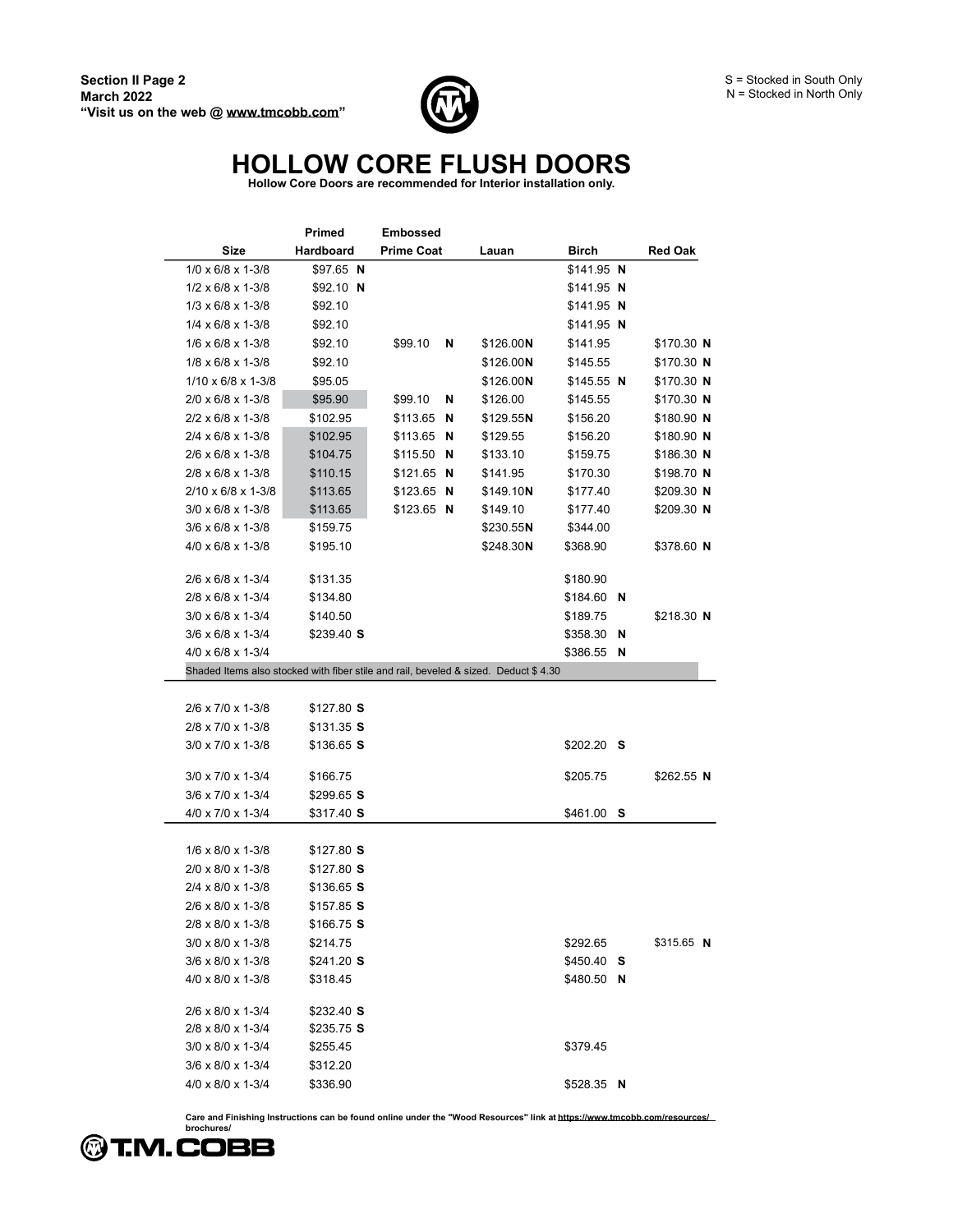S = Stocked in South Only N = Stocked in North Only

These PC2 HB & Birch Doors stocked in Type-1 Glue Line also (Water Resistant) ADD 10.00<br>These doors also stocked prefit to match Timely Frames Add Prefit Charges Section V Page 2



# **SOLID CORE FLUSH DOORS**

|                                         | <b>Primed</b> |                |             |                          |                |                            |
|-----------------------------------------|---------------|----------------|-------------|--------------------------|----------------|----------------------------|
| Size                                    | Hardboard     | Lauan          |             | Birch                    | <b>Red Oak</b> |                            |
| $1/6 \times 6/8 \times 1-3/8$           | \$178.95      |                |             | $$211.55$ N              |                |                            |
| $1/8 \times 6/8 \times 1-3/8$           | \$178.95      |                |             | $$211.55$ N              |                |                            |
| $1/10 \times 6/8 \times 1-3/8$          | \$178.95      | N              |             | \$211.55 N               |                |                            |
| $2/0 \times 6/8 \times 1-3/8$           | \$178.95      | $\star$        | \$214.85    | \$211.55                 | \$248.95 N     |                            |
| $2/2 \times 6/8 \times 1 - 3/8$         | \$185.50      |                | \$218.05 N  | \$227.50                 | \$257.05 N     |                            |
| 2/4 x 6/8 x 1-3/8                       | \$185.50      | $^\star$       | \$218.05    | \$227.50                 | \$257.05 N     |                            |
| 2/6 x 6/8 x 1-3/8                       | \$187.05      | *              | \$221.25    | $$231.10 \star$          | \$265.20 N     |                            |
| 2/8 x 6/8 x 1-3/8                       | \$193.65      | *              | \$227.70    | $$239.20 \star$          | \$273.30 N     |                            |
| 2/10 x 6/8 x 1-3/8                      | \$201.80      |                | $$240.85$ N | $$253.75$ N              | \$289.55 N     |                            |
| $3/0 \times 6/8 \times 1-3/8$           | \$201.80      | $\star$        | \$240.85    | $$253.75$ $\star$        | \$289.55 N     |                            |
|                                         |               |                |             |                          |                |                            |
| $2/0 \times 6/8 \times 1-3/4$           | \$182.25      | $\star$        | $$231.10$ N | \$234.35                 |                |                            |
| 2/2 x 6/8 x 1-3/4                       | \$182.25      | s              |             |                          |                |                            |
| 2/4 x 6/8 x 1-3/4                       | \$185.50      |                | $$239.20$ N | \$244.00                 |                |                            |
| 2/6 x 6/8 x 1-3/4                       | \$192.00      | *              | \$239.20    | $$247.35 \star$          | \$283.10 N     |                            |
| $2/8 \times 6/8 \times 1 - \frac{3}{4}$ | \$201.80      | $\star$        | \$244.00    | $$257.05 \star$          | \$292.75 N     |                            |
| $2/10 \times 6/8 \times 1-3/4$          | \$214.85      |                | $$257.05$ N | \$270.10                 | \$305.85 N     |                            |
| $3/0 \times 6/8 \times 1 - 3/4$         | \$214.85      | $\bullet\star$ | \$257.05    | $$270.10$ $\bullet\star$ | \$305.85       |                            |
| $3/6 \times 6/8 \times 1-3/4$           | \$244.00      |                | \$322.10S   | \$343.95                 |                |                            |
| 4/0 x 6/8 x 1-3/4                       | \$260.35      |                |             | \$354.55                 |                |                            |
|                                         |               |                |             |                          |                |                            |
| 2/6 x 7/0 x 1-3/8                       | \$213.45      | S              |             | \$282.40                 |                |                            |
| 2/8 x 7/0 x 1-3/8                       | \$217.80      | s              |             | $$297.60$ S              |                |                            |
| $3/0 \times 7/0 \times 1-3/8$           | \$224.55      | s              |             | $$306.10$ S              |                |                            |
|                                         |               |                |             |                          |                |                            |
| 2/0 x 7/0 x 1-3/4                       | \$214.35      | s              |             | \$296.00S                |                |                            |
| 2/4 x 7/0 x 1-3/4                       | \$214.35      | s              |             | $$301.10$ S              |                |                            |
| 2/6 x 7/0 x 1-3/4                       | \$219.45      |                |             | \$306.20                 |                |                            |
| 2/8 x 7/0 x 1-3/4                       | \$248.35      |                |             | \$332.65                 |                |                            |
| $3/0 \times 7/0 \times 1-3/4$           | \$251.75      | ٠              | \$292.55    | $$336.70 \bullet \star$  | \$323.10       |                            |
| 3/6 x 7/0 x 1-3/4                       | \$391.15      | s              |             | $$472.75$ S              |                |                            |
| 4/0 x 7/0 x 1-3/4                       | \$415.00      | s              |             | $$493.20$ S              |                |                            |
| 2/0 x 8/0 x 1-3/8                       | \$299.35      |                |             | \$329.90 N               |                |                            |
| 2/4 x 8/0 x 1-3/8                       | \$299.35      |                |             |                          |                |                            |
| 2/6 x 8/0 x 1-3/8                       | \$299.35      |                |             | \$347.00                 |                | <b>Architectural Doors</b> |
| 2/8 x 8/0 x 1-3/8                       | \$306.10      |                |             | \$348.75                 |                | See Page 9                 |
| $3/0 \times 8/0 \times 1-3/8$           | \$314.65      |                |             | \$365.65                 |                |                            |
| 4/0 x 8/0 x 1-3/8                       | \$493.20      |                |             | $$602.00$ N              |                |                            |
|                                         |               |                |             |                          |                |                            |
| 2/0 x 8/0 x 1-3/4                       | \$265.25      | s              |             |                          |                |                            |
| 2/4 x 8/0 x 1-3/4                       | \$268.70      | s              |             |                          |                |                            |
| 2/6 x 8/0 x 1-3/4                       | \$309.60      |                |             | \$348.75                 |                |                            |
| 2/8 x 8/0 x 1-3/4                       | \$314.65      |                |             | \$360.15                 |                |                            |
| 3/0 x 8/0 x 1-3/4                       | \$319.80      |                |             | \$367.35                 | \$370.75N      |                            |
| $3/6 \times 8/0 \times 1-3/4$           | \$421.75      | s              |             | $$584.95$ S              |                |                            |
| 4/0 x 8/0 x 1-3/4                       | \$498.30      |                |             | \$642.75                 | \$663.10 N     |                            |
| Stave Lumber Core w/ Type-1 glue        |               |                |             |                          |                |                            |
| 3/0 x 6/8 x 1-3/4                       | \$450.70      | s              |             | \$527.15                 |                |                            |
| 3/0 x 7/0 x 1-3/4                       | \$467.65      | s              |             | \$552.65                 |                |                            |

Type-1 Glue is available. Submit for Quote

**Solid Core Doors must be Type-1 Glue for Exterior use. Primed Hardboard is not recommended for exterior use. 20-Minute Labeled Fire Doors - (Not recommended for exterior use.)**

1-3/4 Solid Core Slabs - (Maximum Size 4/0 x 8/0)

For Prefit with Label applied see Prefit / Prehung Section, page 2 for charges.

Note: -Jobsite Inspectors require Metal Labeled Doors. These labels must be applied by a licensed prefitter only.

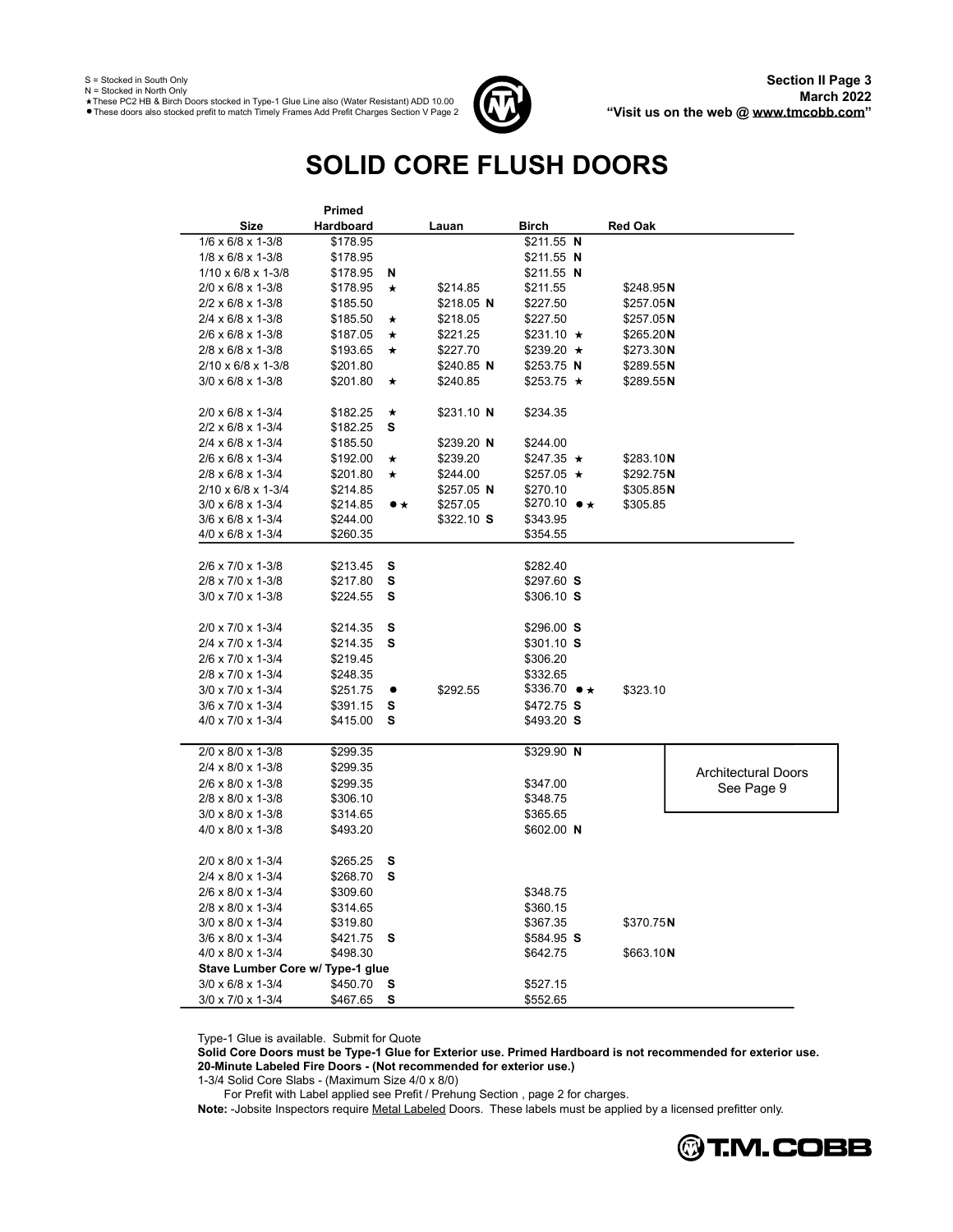

### **SMOOTH SKIN MOLDED PANEL DOORS**

| Size                                                                                           | Sm. Colonist | Carrara     | Santa Fe    | Caiman      | Continental | 7/0 Carrara | Princeton   | Rockport    |
|------------------------------------------------------------------------------------------------|--------------|-------------|-------------|-------------|-------------|-------------|-------------|-------------|
| <b>Hollow Core</b>                                                                             |              |             |             |             |             |             |             |             |
| $+1/0 \times 6/8 \times 1-3/8$                                                                 | $$115.30$ N  | $$115.30$ N |             |             |             |             |             |             |
| $+1/2 \times 6/8 \times 1-3/8$                                                                 | $$115.30$ N  | $$115.30$ N |             |             |             |             |             |             |
| $+1/3 \times 6/8 \times 1-3/8$                                                                 | $$115.30$ N  | $$115.30$ N |             |             |             |             |             |             |
| $+1/4 \times 6/8 \times 1-3/8$                                                                 | $$115.30$ N  | $$115.30$ N |             |             |             |             |             |             |
| $1/6 \times 6/8 \times 1-3/8$                                                                  | \$122.90     | \$122.90    | \$122.90    | \$122.90    |             | $$154.25$ S | \$122.90    | \$122.90 N  |
| $1/8 \times 6/8 \times 1-3/8$                                                                  | \$122.90     | \$122.90    | \$122.90    | \$122.90    |             | $$154.25$ S | \$122.90    | \$122.90 N  |
| $+1/10 \times 6/8 \times 1-3/8$                                                                | \$124.75     | \$124.75    |             | \$124.75    |             |             | $$124.75$ S | $$124.75$ N |
| $2/0 \times 6/8 \times 1 - 3/8$                                                                | \$124.75     | \$124.75    | \$124.75    | \$124.75    | \$124.75    | $$155.40$ S | \$124.75    | \$124.75    |
| $2/2 \times 6/8 \times 1 - 3/8$                                                                | \$129.85     | \$129.85    | \$129.85    | \$129.85    |             | $$170.95$ S | \$129.85    | $$129.85$ N |
| $2/4 \times 6/8 \times 1 - 3/8$                                                                | \$129.85     | \$129.85    | \$129.85    | \$129.85    | \$129.85    | $$170.95$ S | \$129.85    | \$129.85    |
| $2/6 \times 6/8 \times 1-3/8$                                                                  | \$136.45     | \$136.45    | \$136.45    | \$136.45    | \$136.45    | $$183.05$ S | \$136.45    | \$136.45    |
| 2/8 x 6/8 x 1-3/8                                                                              | \$143.85     | \$143.85    | \$143.85    | \$143.85    | \$143.85    | \$187.80 S  | \$143.85    | \$143.85    |
| $2/10 \times 6/8 \times 1-3/8$                                                                 | \$152.80     | \$152.80    | \$152.80    | \$152.80    |             | $$192.95$ S | \$152.80    | $$152.80$ N |
| $3/0 \times 6/8 \times 1-3/8$                                                                  | \$152.80     | \$152.80    | \$152.80    | \$152.80    | \$152.80    | $$192.95$ S | \$152.80    | \$152.80    |
|                                                                                                |              |             |             |             |             |             |             |             |
| $1/6 \times 8/0 \times 1-3/8$                                                                  |              | $$266.55$ S |             | $$266.55$ S |             |             |             | $$266.55$ S |
| 2/0 x 8/0 x 1-3/8                                                                              | \$266.55     | \$266.55    | \$266.55    | \$266.55    |             |             | \$266.55    | \$266.55    |
| 2/4 x 8/0 x 1-3/8                                                                              | \$273.05     | \$273.05    | \$273.05    | \$273.05    |             |             | \$273.05    | \$273.05    |
| 2/6 x 8/0 x 1-3/8                                                                              | \$285.80     | \$285.80    | \$285.80    | \$285.80    |             |             | \$285.80    | \$285.80    |
| 2/8 x 8/0 x 1-3/8                                                                              | \$294.15     | \$294.15    | \$294.15    | \$294.15    |             |             | \$294.15    | \$294.15    |
| 2/10 x 8/0 x 1-3/8                                                                             |              | $$309.25$ S |             | $$309.25$ S |             |             |             | $$309.25$ S |
| $3/0 \times 8/0 \times 1-3/8$                                                                  | \$309.25     | \$309.25    | \$309.25    | \$309.25    |             |             | \$309.25    | \$309.25    |
| Shaded items also stocked in South with Fiber Stile and Rail, Beveled and Sized. Deduct \$4.30 |              |             |             |             |             |             |             |             |
| <b>Solid Core</b>                                                                              |              |             |             |             |             |             |             |             |
| $2/0 \times 6/8 \times 1-3/8$                                                                  | \$236.40     | \$236.40    | \$236.40    | \$236.40    |             | $$270.40$ S | \$236.40    |             |
| $2/2 \times 6/8 \times 1 - 3/8$                                                                | \$246.65     | \$246.65    | \$246.65    | \$246.65    |             |             | \$246.65    |             |
| $2/4 \times 6/8 \times 1 - \frac{3}{8}$                                                        | \$246.65     | \$246.65    | \$246.65    | \$246.65    |             | $$280.70$ S | \$246.65    |             |
| $2/6 \times 6/8 \times 1-3/8$                                                                  | \$255.10     | \$255.10    | \$255.10    | \$255.10    |             | $$288.85$ S | \$255.10    |             |
| $2/8 \times 6/8 \times 1 - 3/8$                                                                | \$260.20     | \$260.20    | \$260.20    | \$260.20    |             | $$294.25$ S | \$260.20    |             |
| $3/0 \times 6/8 \times 1 - 3/8$                                                                | \$270.40     | \$270.40    | \$270.40    | \$270.40    |             | $$304.45$ S | \$270.40    |             |
|                                                                                                |              |             |             |             |             |             |             |             |
| 2/0 x 8/0 x 1-3/8                                                                              | \$377.55     | \$377.55    | \$377.55    | \$377.55    |             |             | \$377.55    | \$377.55    |
| 2/4 x 8/0 x 1-3/8                                                                              | \$391.15     | \$391.15    | \$391.15    | \$391.15    |             |             | \$391.15    | \$391.15    |
| 2/6 x 8/0 x 1-3/8                                                                              | \$404.70     | \$404.70    | \$404.70    | \$404.70    |             |             | \$404.70    | \$404.70    |
| 2/8 x 8/0 x 1-3/8                                                                              | \$425.20     | \$425.20    | \$425.20    | \$425.20    |             |             | \$425.20    | \$425.20    |
| $3/0 \times 8/0 \times 1-3/8$                                                                  | \$438.70     | \$438.70    | \$438.70    | \$438.70    |             |             | \$438.70    | \$438.70 S  |
| 1-3/4" 20-Minute Warnock Hersey Ink Stamp                                                      |              |             |             |             |             |             |             |             |
| $2/6 \times 6/8 \times 1 - 3/4$                                                                | \$292.55     | \$292.55    | \$292.55    | \$292.55    |             | \$326.55 S  | \$292.55    |             |
| 2/8 x 6/8 x 1-3/4                                                                              | \$292.55     | \$292.55    | \$292.55    | \$292.55    | \$292.55    | $$326.55$ S | \$292.55    | \$292.55    |
| $3/0 \times 6/8 \times 1-3/4$                                                                  | \$306.10     | \$306.10    | \$306.10    | \$306.10    | \$306.10    | \$340.10 S  | \$306.10    | \$306.10    |
|                                                                                                |              |             |             |             |             |             |             |             |
| 2/6 x 8/0 x 1-3/4                                                                              | $$462.55$ S  | \$462.55    | $$462.55$ S | $$462.55$ S |             |             | $$462.55$ S |             |
| 2/8 x 8/0 x 1-3/4                                                                              | \$501.25     | \$501.25    | \$501.25    | \$501.25    |             |             | \$501.25    | \$501.25    |
| $3/0 \times 8/0 \times 1 - 3/4$                                                                | \$536.95     | \$536.95    | \$536.95    | \$536.95    |             |             | \$536.95    | \$536.95    |

**@T.M.COBB**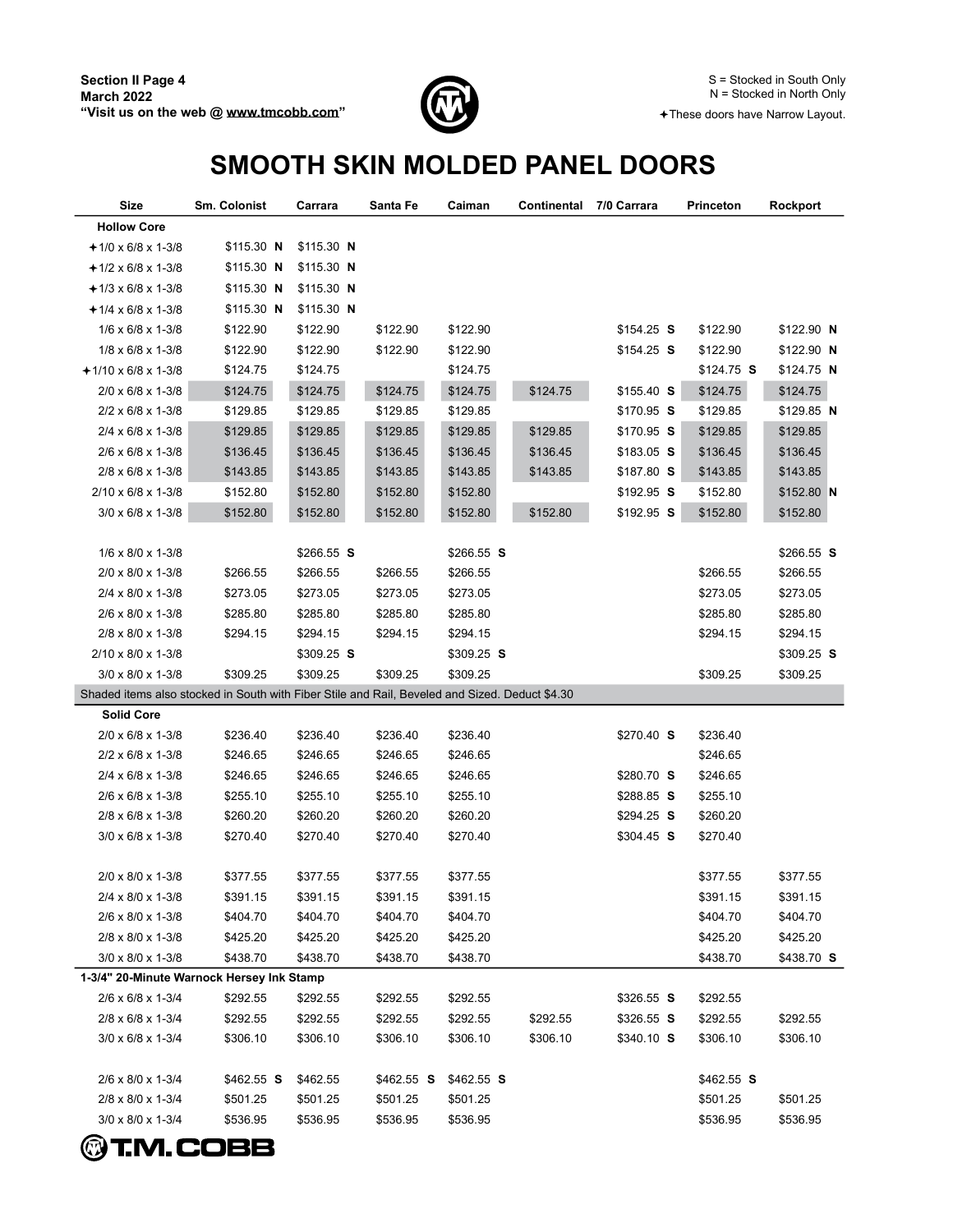

# **SMOOTH SKIN MOLDED PANEL DOORS**



SM Colonist® Carrara®







Santa Fe®

Caiman®



Continental® Meets ADA Requirements Min 10" Bottom Rail



Princeton®



Rockport<sup>®</sup>

60-Minute Molded Fire rated. Submit for Quote.

Matching Bi-Folds available Section 6 Page 3

**Molded Panel Doors are NOT warranted for exterior use.** 20-Minute Labeled 1-3/4" Solid Core Fire Doors - For Prefit with Label applied see Section V, Page 2 for charges.

Note: Jobsite Inspectors require Metal Labeled Doors. These labels must be applied by a licensed prefitter only. **Note:** Solid Core Craftsman III are constructed with a Semi-Solid Core.

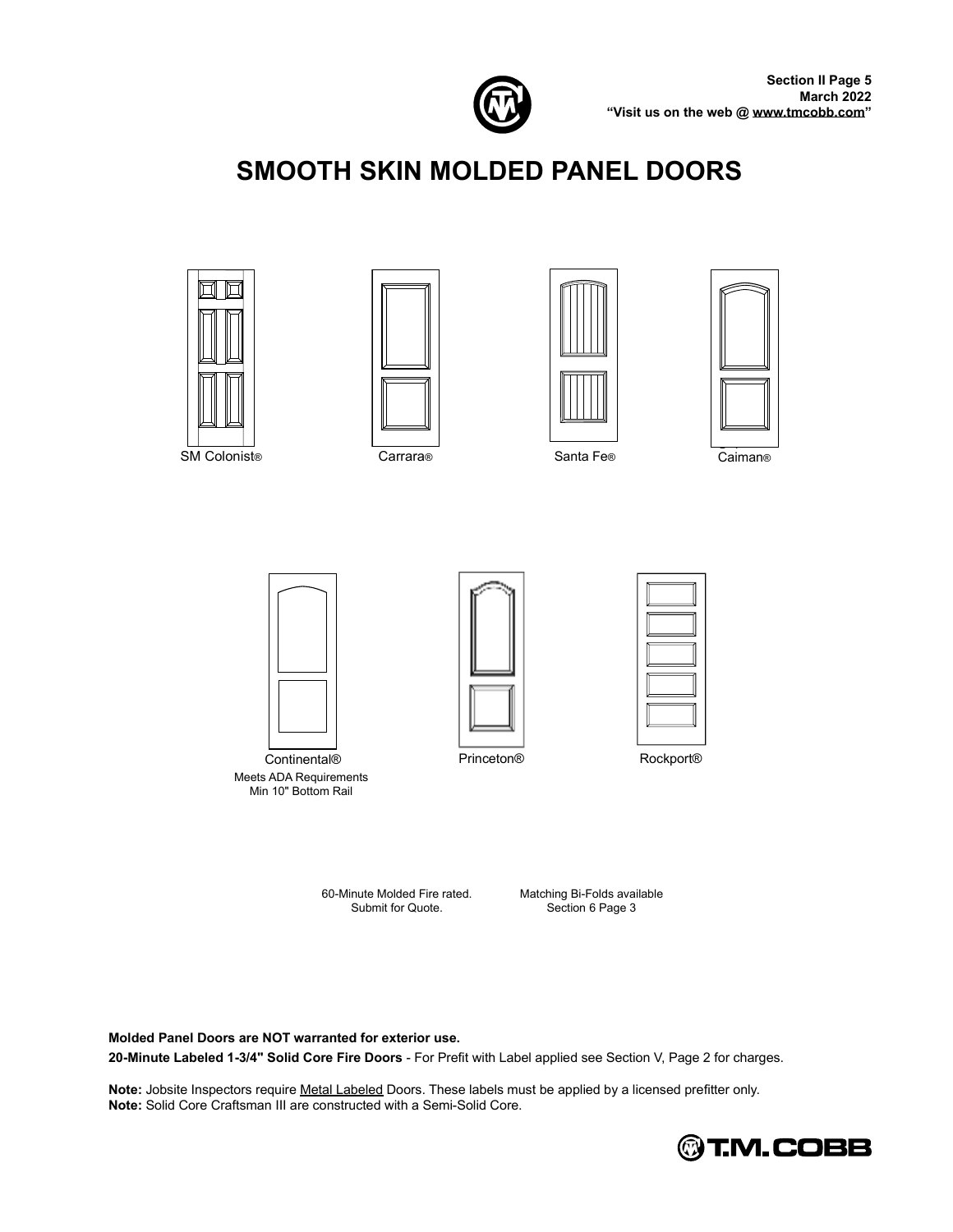

### **SMOOTH SKIN MOLDED PANEL DOORS Flat Panel Design**

| <b>Size</b>                               | <b>Craftsman III</b> | Conmore    | <b>Madison</b> | <b>Monroe</b> |
|-------------------------------------------|----------------------|------------|----------------|---------------|
| <b>HOLLOW CORE</b>                        |                      |            |                |               |
| $1/6 \times 6/8 \times 1-3/8$             | \$196.15S            | \$196.15   | \$196.15S      | \$196.15S     |
| $1/8 \times 6/8 \times 1-3/8$             | \$196.15S            | \$196.15   |                | \$196.15S     |
| $1/10 \times 6/8 \times 1-3/8$            |                      |            |                | \$196.15S     |
| $2/0 \times 6/8 \times 1 - 3/8$           | \$196.15             | \$196.15   | \$196.15       | \$196.15      |
| $2/2 \times 6/8 \times 1 - 3/8$           | \$206.10S            | \$206.10   | \$206.10S      | \$206.10S     |
| $2/4 \times 6/8 \times 1 - 3/8$           | \$206.10             | \$206.10   | \$206.10       | \$206.10      |
| $2/6 \times 6/8 \times 1 - 3/8$           | \$212.05             | \$212.05   | \$212.05       | \$212.05      |
| $2/8 \times 6/8 \times 1 - 3/8$           | \$215.80             | \$215.80   | \$215.80       | \$215.80      |
| $2/10 \times 6/8 \times 1-3/8$            | \$227.70             | \$227.70   | \$227.70       | \$227.70S     |
| $3/0 \times 6/8 \times 1 - 3/8$           | \$227.70             | \$227.70   | \$227.70       | \$227.70      |
| $2/0 \times 8/0 \times 1-3/8$             |                      |            | \$317.70       | \$317.70      |
| $2/4 \times 8/0 \times 1-3/8$             |                      |            | \$342.00       | \$342.00      |
| $2/6 \times 8/0 \times 1-3/8$             |                      |            | \$342.00       | \$342.00      |
| 2/8 x 8/0 x 1-3/8                         |                      |            | \$366.05       | \$366.05      |
| $3/0 \times 8/0 \times 1-3/8$             |                      |            | \$377.55       | \$377.55      |
| <b>SOLID CORE</b>                         |                      |            |                |               |
| $2/0 \times 6/8 \times 1 - 3/8$           | \$278.95             | \$278.95   |                |               |
| $2/2 \times 6/8 \times 1 - 3/8$           | \$287.95             | \$287.95   |                |               |
| $2/4 \times 6/8 \times 1 - 3/8$           | \$287.95             | \$287.95   |                |               |
| $2/6 \times 6/8 \times 1 - \frac{3}{8}$   | \$298.80             | \$298.80   |                |               |
| $2/8 \times 6/8 \times 1 - 3/8$           | \$307.80             | \$307.80   |                |               |
| $2/10 \times 6/8 \times 1-3/8$            | \$324.00 S           | \$324.00   |                |               |
| $3/0 \times 6/8 \times 1 - 3/8$           | \$324.00             | \$324.00   |                |               |
| 1-3/4" 20-Minute Warnock Hersey Ink Stamp |                      |            |                |               |
| $2/6 \times 6/8 \times 1-3/4$             | \$413.90 S           | \$413.90 S | \$449.85S      | \$449.85S     |
| $2/8 \times 6/8 \times 1 - 3/4$           | \$413.90             | \$413.90   | \$449.85       | \$449.85      |
| $3/0 \times 6/8 \times 1 - 3/4$           | \$446.30             | \$446.30   | \$485.85 S     | \$485.85S     |
| $2/6 \times 8/0 \times 1-3/4$             |                      |            |                | \$521.25S     |
| 2/8 x 8/0 x 1-3/4                         |                      |            | \$554.90 S     | \$554.90S     |
| $3/0 \times 8/0 \times 1-3/4$             |                      |            | \$588.40S      | \$588.40S     |



Craftsman III® Conmore ®



Matching Bi-Folds available. See Section 6 Page 3.

#### **Molded Panel Doors are NOT warranted for exterior use.**

20-Minute Labeled 1-3/4" Solid Core Fire Doors - For Prefit with Label applied see Section V, Page 2 for charges.

Note: Jobsite Inspectors require Metal Labeled Doors. These labels must be applied by a licensed prefitter only. **Note:** Solid Core Craftsman III / Conmore are constructed with a Semi-Solid Core.

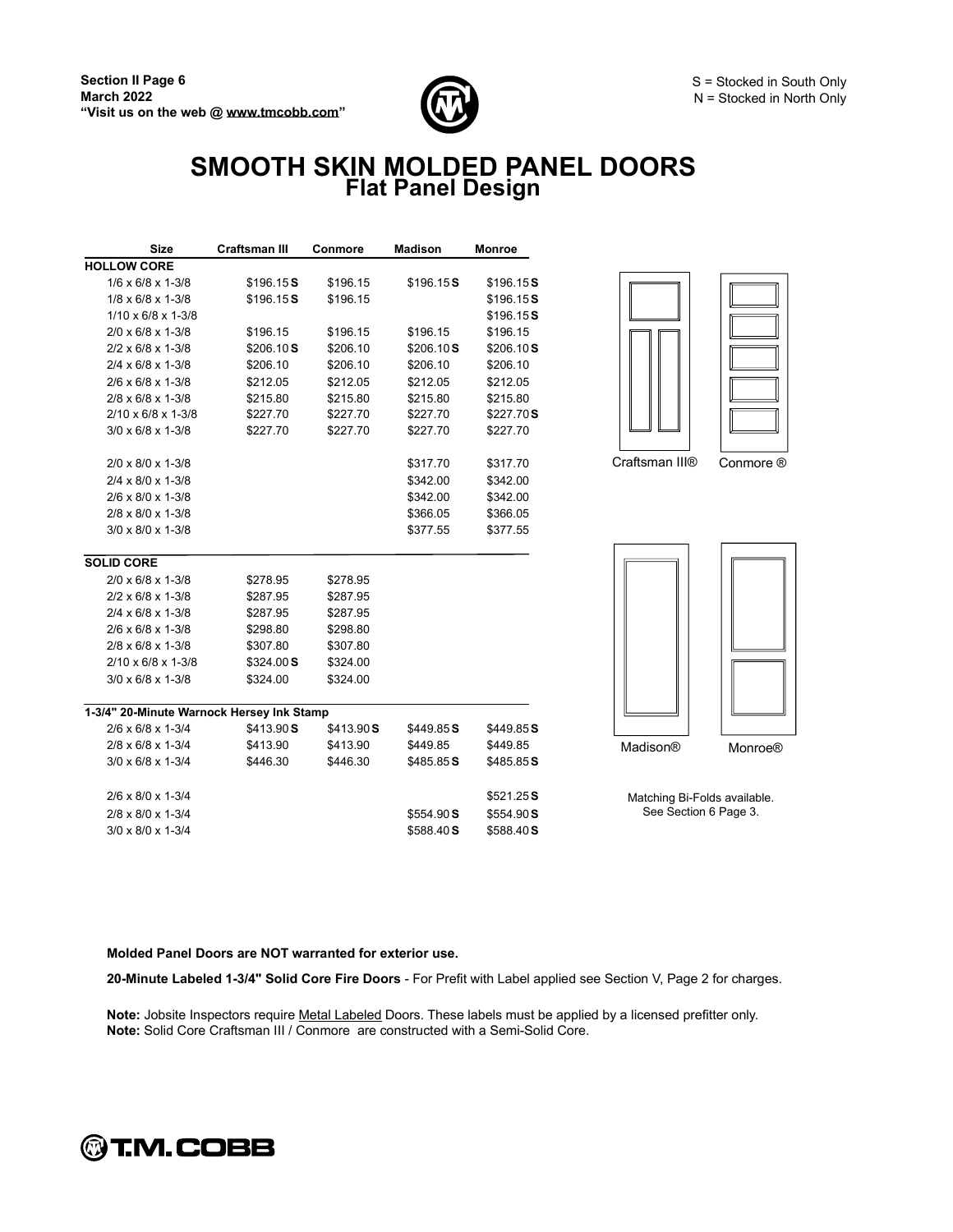

# **EMBOSSED SKIN MOLDED PANEL DOORS**

|           | Size                                      | Camden                                                     | Colonist                                                                              |
|-----------|-------------------------------------------|------------------------------------------------------------|---------------------------------------------------------------------------------------|
|           | <b>HOLLOW CORE</b>                        |                                                            |                                                                                       |
|           | $+$ 1/0 x 6/8 x 1-3/8                     |                                                            | \$117.60 N                                                                            |
|           | $-1/2 \times 6/8 \times 1-3/8$            |                                                            | \$117.60 N                                                                            |
|           | $+1/3 \times 6/8 \times 1-3/8$            |                                                            | \$117.60                                                                              |
|           | $-1/4 \times 6/8 \times 1-3/8$            |                                                            | \$117.60                                                                              |
|           | $1/6 \times 6/8 \times 1-3/8$             | \$122.90 N                                                 | \$122.90                                                                              |
|           | $1/8 \times 6/8 \times 1 - 3/8$           | \$122.90 N                                                 | \$122.90                                                                              |
|           | $+1/10 \times 6/8 \times 1-3/8$           | \$124.75 N                                                 | \$124.75                                                                              |
|           | $2/0 \times 6/8 \times 1 - 3/8$           | \$124.75 N                                                 | \$124.75                                                                              |
|           | $2/2 \times 6/8 \times 1 - 3/8$           | $$129.85$ N                                                | \$129.85                                                                              |
|           | $2/4 \times 6/8 \times 1 - 3/8$           | \$129.85 N                                                 | \$129.85                                                                              |
|           | $2/6 \times 6/8 \times 1 - 3/8$           | $$136.45$ N                                                | \$136.45                                                                              |
|           | $2/8 \times 6/8 \times 1 - 3/8$           | $$143.85$ N                                                | \$143.85                                                                              |
|           | $2/10 \times 6/8 \times 1 - 3/8$          | \$152.80 N                                                 | \$152.80                                                                              |
|           | $3/0 \times 6/8 \times 1 - 3/8$           | \$152.80 N                                                 | \$152.80                                                                              |
| Camden®   | $1/6 \times 8/0 \times 1-3/8$             |                                                            | \$266.55S                                                                             |
|           | $2/0 \times 8/0 \times 1-3/8$             |                                                            | \$266.55                                                                              |
|           | $2/4 \times 8/0 \times 1 - 3/8$           |                                                            | \$273.05                                                                              |
|           | $2/6 \times 8/0 \times 1-3/8$             |                                                            | \$285.80                                                                              |
|           | 2/8 x 8/0 x 1-3/8                         |                                                            | \$294.25                                                                              |
|           | $2/10 \times 8/0 \times 1-3/8$            |                                                            | \$309.25S                                                                             |
|           | $3/0 \times 8/0 \times 1-3/8$             |                                                            | \$309.25                                                                              |
|           | sized.<br><b>SOLID CORE</b>               | 6' 7-1/8" Deduct \$4.30 - Camden in North and only in 6'8" | Shaded Items also stocked in Southern California with fiber stile and rail, beveled & |
|           | 2/0 x 6/8 x 1-3/8                         | \$236.40 N                                                 | \$236.40                                                                              |
|           | $2/2 \times 6/8 \times 1 - 3/8$           | $$246.65$ N                                                | \$246.65                                                                              |
|           | $2/4 \times 6/8 \times 1 - 3/8$           | $$246.65$ N                                                | \$246.65                                                                              |
|           | $2/6 \times 6/8 \times 1 - 3/8$           | $$255.15$ N                                                | \$255.15                                                                              |
|           | 2/8 x 6/8 x 1-3/8                         | $$260.25$ N                                                | \$260.25                                                                              |
|           | $3/0 \times 6/8 \times 1 - 3/8$           | $$270.45$ N                                                | \$270.45                                                                              |
|           | 2/0 x 8/0 x 1-3/8                         |                                                            | \$377.55                                                                              |
|           | $2/4 \times 8/0 \times 1-3/8$             |                                                            | \$391.20                                                                              |
| Colonist® | $2/6 \times 8/0 \times 1-3/8$             |                                                            | \$404.70                                                                              |
|           | 2/8 x 8/0 x 1-3/8                         |                                                            | \$425.20                                                                              |
|           | 3/0 x 8/0 x 1-3/8                         |                                                            | \$438.70                                                                              |
|           | 1-3/4" 20-Minute Warnock Hersey Ink Stamp |                                                            |                                                                                       |
|           | $2/6 \times 6/8 \times 1 - 3/4$           | $$292.55$ N                                                | \$292.55                                                                              |
|           | $2/8 \times 6/8 \times 1 - 3/4$           | $$292.55$ N                                                | \$292.55                                                                              |
|           | $3/0 \times 6/8 \times 1 - 3/4$           | \$306.10 N                                                 | \$306.10                                                                              |
|           | 2/6 x 8/0 x 1-3/4                         |                                                            | \$462.55S                                                                             |
|           | $2/8 \times 8/0 \times 1-3/4$             |                                                            | \$501.25                                                                              |
|           | $3/0 \times 8/0 \times 1 - 3/4$           |                                                            | \$536.95                                                                              |

Molded Panel Doors are NOT warranted for exterior use.<br>20-Minute Labeled 1-3/4'' Solid Core Fire Doors - For Prefit with Label applied see Section V, Page 2 for charges.

Note: Jobsite Inspectors require Metal Labeled Doors. These labels must be applied by a licensed prefitter only.

Matching Bi-Folds available.

arching Bi-Fords available.<br>See Section 6 Page 3. 60-Minute Molded Fire rated. Submit for Quote.

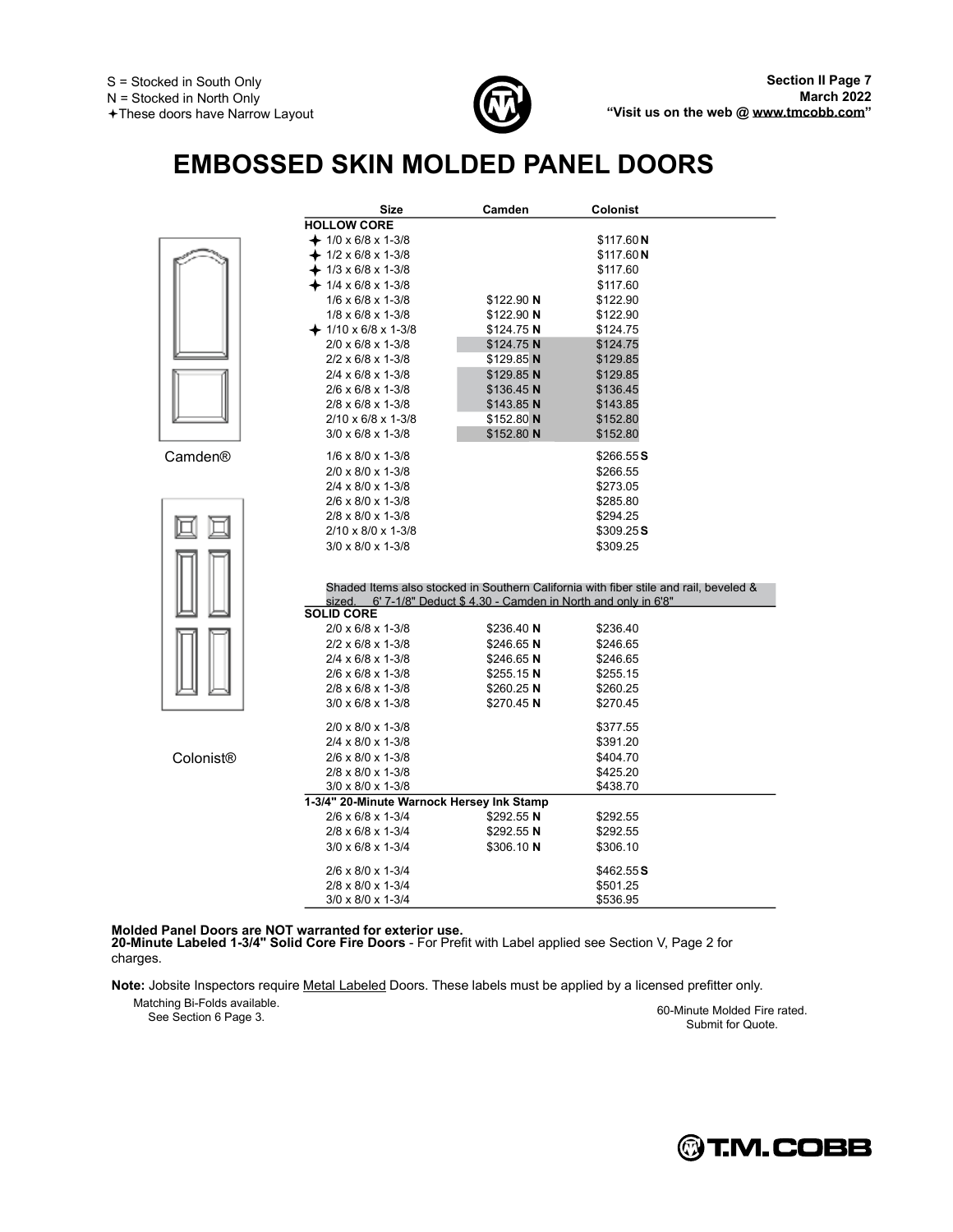

### **FLUSH COMBINATION DOORS**

**Allow 5 Days Production unless Stocked**

#### **SOLID CORE DOORS**

| $1 - 3/8"$<br>$2/6 \times 6/8 \times 1-3/8$<br>$2/8 \times 6/8 \times 1 - 3/8$<br>$3/0 \times 6/8 \times 1-3/8$ | (Primed)<br><b>Hardboard</b><br>\$430.10S<br>\$436.60 S<br>\$444.80 | Lauan<br>\$464.20 S<br>\$470.70 S<br>\$483.85 | <b>Birch</b><br>\$474.05<br>\$482.20<br>\$496.70 | <b>Red Oak</b><br>\$508.20<br>\$516.30<br>\$532.60 |
|-----------------------------------------------------------------------------------------------------------------|---------------------------------------------------------------------|-----------------------------------------------|--------------------------------------------------|----------------------------------------------------|
| $1 - 3/4"$<br>$2/6 \times 6/8 \times 1-3/4$<br>$2/8 \times 6/8 \times 1 - 3/4$<br>$3/0 \times 6/8 \times 1-3/4$ | \$435.00S<br>\$444.80 S<br>\$446.40                                 | \$482.20 S<br>\$487.05 S<br>\$500.05          | \$490.35<br>\$500.05<br>\$513.15                 | \$526.05<br>\$535.75<br>\$548.85                   |



#### **Additions:**

Tempered P516 Obscure \$54.05 Allow for Lead-time.

For Stile and Rail Flat Panel or 2-Raised Panel Combinations See Stile & Rail Section, Page 42.

### **COMBO UNITS ONLY**

#### **TYCO** Combo Units w/Screen **Widths Widths Widths Widths Available:**

| 30" High Units |  |
|----------------|--|

\$198.40 \$182.60

**Half Sash (allow for lead-time)** Tempered Clear, each Sash  $$64.15$ Tempered P516 Obscure, each Sash \$70.50

All Others Submit for Lead-Time

20-5/8" x 30" fits 2/4, 2/6 and 2/8 doors. 1 - 25 25 or more 24-5/8" x 30" fits 2/10 and 3/0 doors.



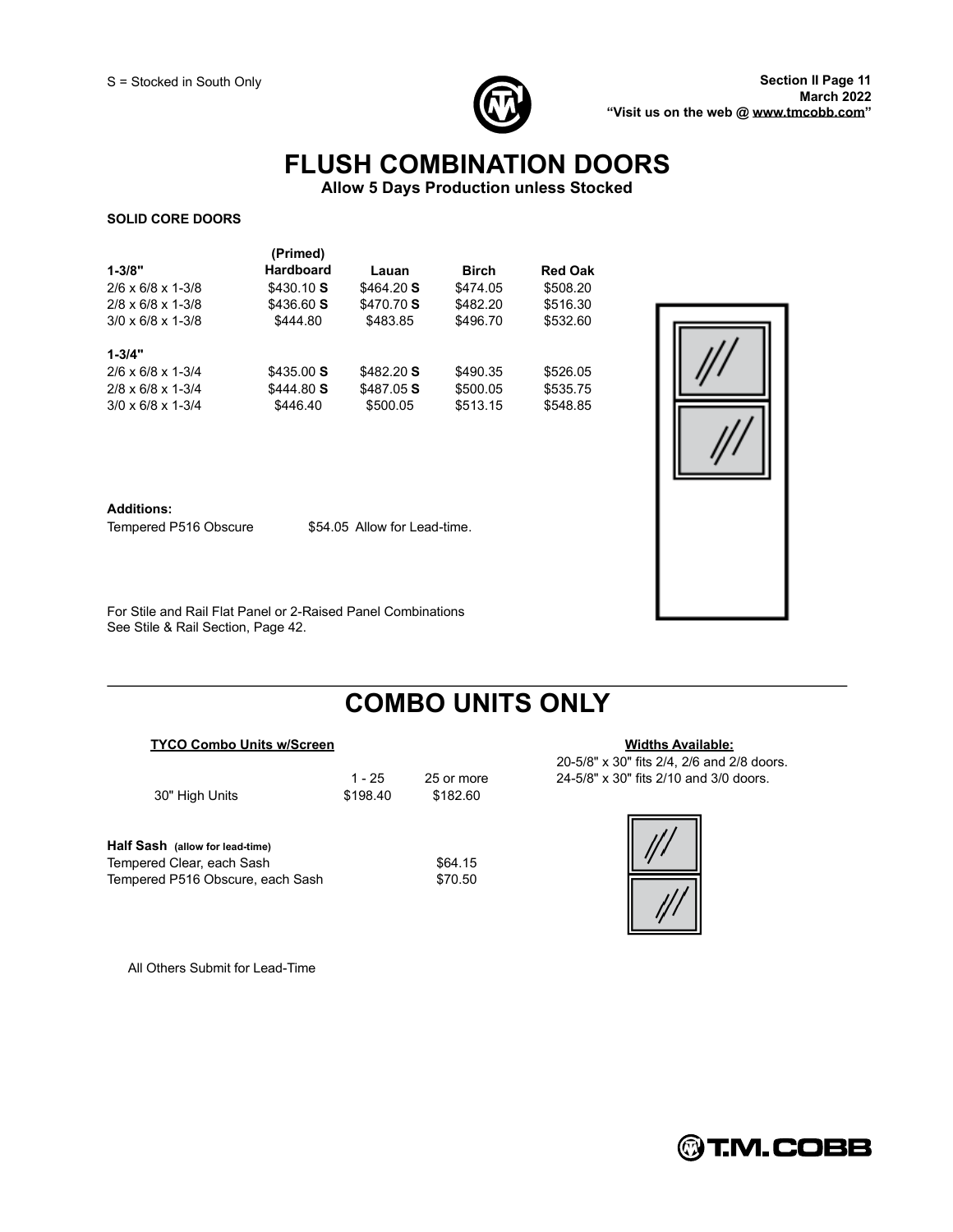

S = Stocked in South Only N = Stocked in North Only Dual Glazed Utility Lites Available for 1-3/4" doors only.

# **DOOR LITES & LOUVERS**

**FOR SLAB DOORS**



Utility Lites are stocked only in Beech

# **STEEL VISION LITES AND LOUVERS**

**FOR 1-3/4" THICK DOORS**

**Vision Lites - Glazed Metal Galvaneal Louvers SAFE-wire glass - 90 Minute Rated Non-Fire Rated Maximum size to retain door rating is 100 square inches**

| 6 x 16         | \$227.30    | $12 \times 12$ | \$140.85             |
|----------------|-------------|----------------|----------------------|
| 7 x 22         | \$295.75    | $16 \times 12$ | \$152.90             |
| $10 \times 10$ | \$199.05    | $18 \times 12$ | \$155.85             |
| $12 \times 12$ | \$206.15    | $20 \times 12$ | \$184.70             |
| $\sim$ $\sim$  | $ \sim - -$ | $\sim$ $\sim$  | $\ddot{\phantom{1}}$ |

24 x 36 \$1,005.70 \$187.60 24 x 36 is **20-Minute Rated (Not 90-Min)** 12 x 8 for 1-3/8" \$123.20 **S**

### **Vision Lites - Open**

| 6 x 16         | \$111.15 |
|----------------|----------|
| 7 x 22         | \$112.55 |
| $10 \times 10$ | \$70.80  |
| $12 \times 12$ | \$76.50  |
| 24 x 36        | \$187.75 |







### 10 x 10 \$70.80 Installation charge for Lites and Louvers

 $12 \times 8$  \$130.15

12 x 12 \$76.50 (includes cut-out and installation) Please specify desired location of lites and Louvers ADD for Solid Core..... \$51.55 Per opening Vision Lite Metal Louver ADD for Hollow Core...\$ 90.10 Per opening